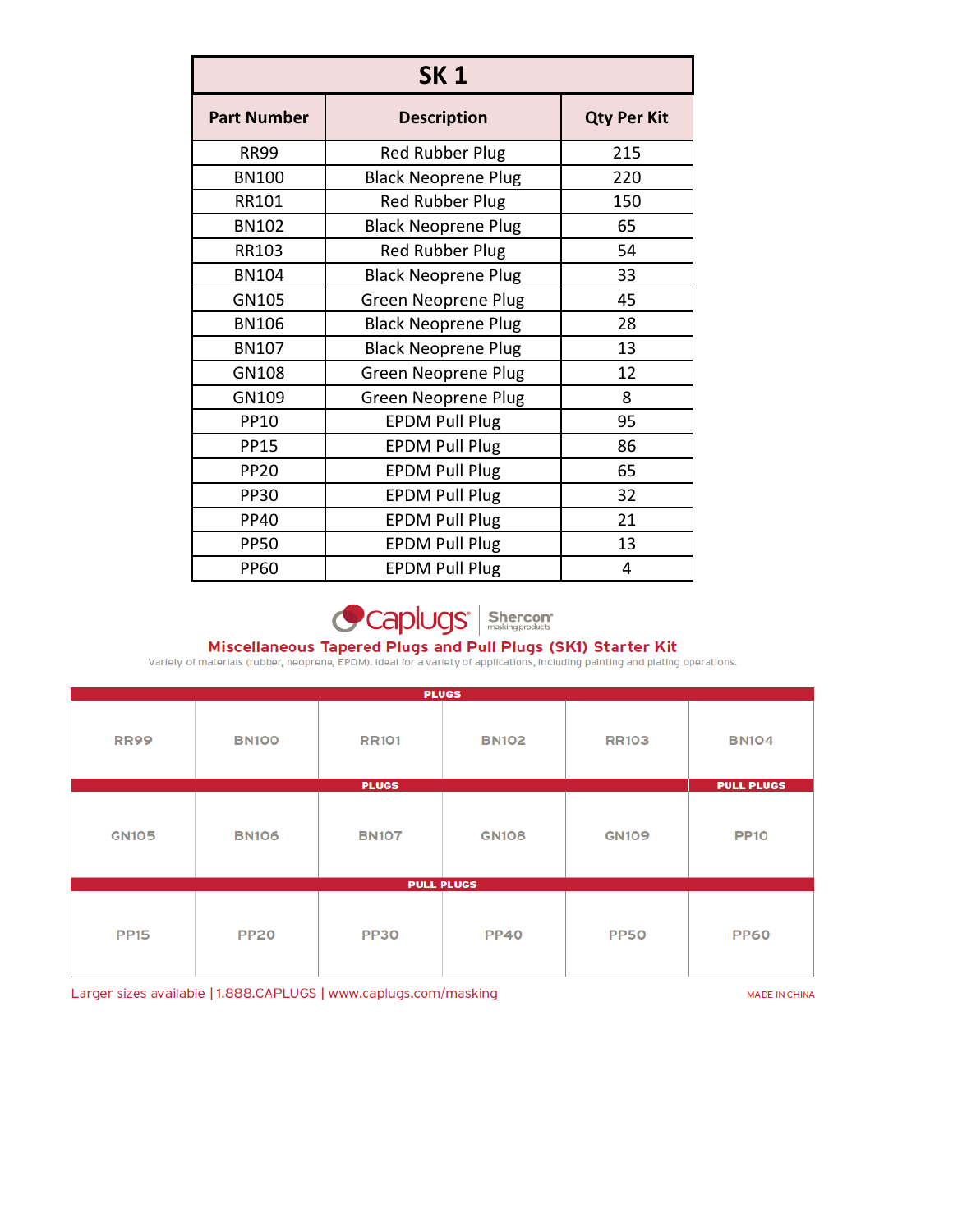| SK <sub>2</sub>    |                           |                    |  |  |  |
|--------------------|---------------------------|--------------------|--|--|--|
| <b>Part Number</b> | <b>Description</b>        | <b>Qty Per Kit</b> |  |  |  |
| $VC-062-8$         | Vinyl Cap                 | 108                |  |  |  |
| VC-080-8           | <b>Vinyl Cap</b>          | 63                 |  |  |  |
| VC-093-12          | Vinyl Cap                 | 69                 |  |  |  |
| $VC-109-16$        | Vinyl Cap                 | 44                 |  |  |  |
| $VC-125-16$        | Vinyl Cap                 | 34                 |  |  |  |
| $VC-140-16$        | Vinyl Cap                 | 33                 |  |  |  |
| $VC-156-16$        | Vinyl Cap                 | 28                 |  |  |  |
| $VC-172-16$        | <b>Vinyl Cap</b>          | 26                 |  |  |  |
| $VC-187-16$        | Vinyl Cap                 | 27                 |  |  |  |
| $VC-203-16$        | Vinyl Cap                 | 23                 |  |  |  |
| $VC-218-16$        | Vinyl Cap                 | 28                 |  |  |  |
| $VC-234-16$        | Vinyl Cap                 | 20                 |  |  |  |
| $VC-250-16$        | Vinyl Cap                 | 19                 |  |  |  |
| STPS-2             | Self threading PE-LD plug | 132                |  |  |  |
| STPS-3             | Self threading PE-LD plug | 107                |  |  |  |
| STPS-4             | Self threading PE-LD plug | 97                 |  |  |  |
| STPS-6             | Self threading PE-LD plug | 35                 |  |  |  |
| STPS-8             | Self threading PE-LD plug | 20                 |  |  |  |



Vinyl Caps/Self-Threading Plugs (SK2) Starter Kit<br>Vinyl caps are color-coded and can be used to plug plain and threaded studs, tube ends and slotted holes. Self-threading plugs<br>are self-tapping and create a leak-proof seal

|                 | <b>CAPS</b> |           |                             |                 |           |  |
|-----------------|-------------|-----------|-----------------------------|-----------------|-----------|--|
| $VC-062-8$      | VC-080-8    | VC-093-12 | VC-109-16                   | $VC-125-16$     | VC-140-16 |  |
|                 |             |           | <b>CAPS</b>                 |                 |           |  |
| $VC-156-16$     | $VC-172-16$ | VC-187-16 | VC-203-16                   | $VC - 218 - 16$ | VC-234-16 |  |
|                 |             |           | <b>SELF-THREADING PLUGS</b> |                 |           |  |
| $VC - 250 - 16$ | STPS-2      | STPS-3    | STPS-4                      | STPS-6          | STPS-8    |  |

Larger sizes available | 1.888.CAPLUGS | www.caplugs.com/masking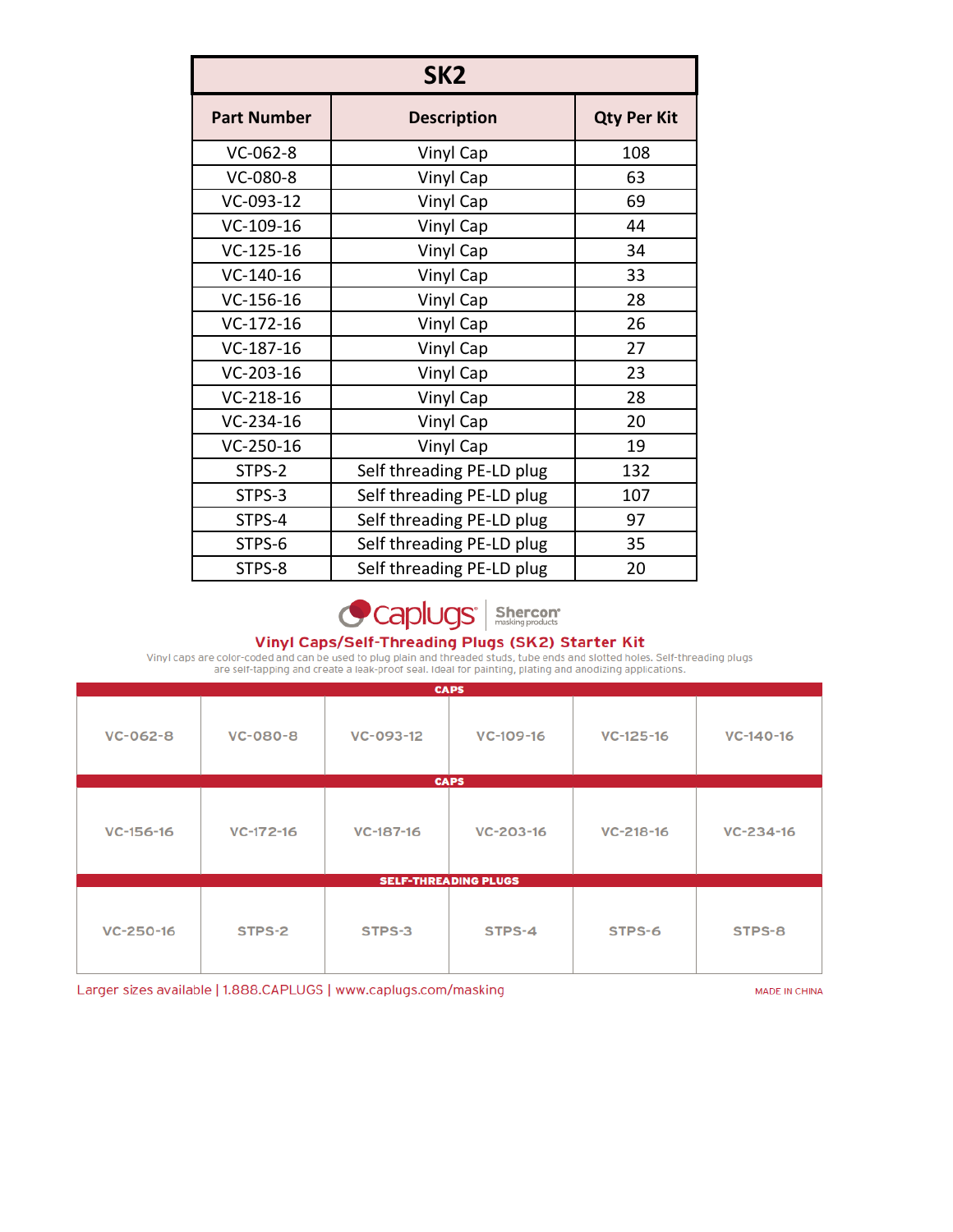| SK4                |                                     |    |  |  |  |
|--------------------|-------------------------------------|----|--|--|--|
| <b>Part Number</b> | <b>Qty Per Kit</b>                  |    |  |  |  |
| SC93               | Ultrabake Silicone Cap              | 58 |  |  |  |
| SC109              | Ultrabake Silicone Cap              | 57 |  |  |  |
| <b>SC125</b>       | Ultrabake Silicone Cap              | 25 |  |  |  |
| SC140              | Ultrabake Silicone Cap              | 33 |  |  |  |
| <b>SC156</b>       | Ultrabake Silicone Cap              | 29 |  |  |  |
| SC172              | Ultrabake Silicone Cap              | 25 |  |  |  |
| <b>SC187</b>       | Ultrabake Silicone Cap              | 26 |  |  |  |
| <b>SC234</b>       | Ultrabake Silicone Cap              | 19 |  |  |  |
| <b>SC250</b>       | Ultrabake Silicone Cap              | 18 |  |  |  |
| <b>SC281</b>       | Ultrabake Silicone Cap              | 16 |  |  |  |
| SC312              | Ultrabake Silicone Cap              | 14 |  |  |  |
| <b>SC375</b>       | Ultrabake Silicone Cap              | 12 |  |  |  |
| SPP10              | Ultrabake Silicone Pull Plug        | 95 |  |  |  |
| SPP11              | <b>Ultrabake Silicone Pull Plug</b> | 86 |  |  |  |
| <b>SPP20</b>       | Ultrabake Silicone Pull Plug        | 65 |  |  |  |
| <b>SPP30</b>       | Ultrabake Silicone Pull Plug        | 36 |  |  |  |
| <b>SPP40</b>       | Ultrabake Silicone Pull Plug        | 21 |  |  |  |
| <b>SPP50</b>       | Ultrabake Silicone Pull Plug        | 11 |  |  |  |



# Ultrabake<sup>TM</sup> Silicone Caps / Pull Plugs (SK4) Starter Kit Ideal for chrome plating, anodizing, powder coating, and e-coating. Color-coded and reusable.<br>Withstand continuous operating temperatures up to 600°F (315°C).

|                   |                   | <b>CAPS</b>       |              |              |              |
|-------------------|-------------------|-------------------|--------------|--------------|--------------|
| <b>SC93</b>       | <b>SC109</b>      | <b>SC125</b>      | <b>SC140</b> | <b>SC156</b> | <b>SC172</b> |
|                   |                   | <b>CAPS</b>       |              |              |              |
| <b>SC187</b>      | <b>SC234</b>      | <b>SC250</b>      | <b>SC281</b> | <b>SC312</b> | <b>SC375</b> |
|                   |                   | <b>PULL PLUGS</b> |              |              |              |
| SPP <sub>10</sub> | SPP <sub>11</sub> | SPP <sub>20</sub> | SPP30        | SPP40        | SPP50        |

Larger sizes available | 1.888.CAPLUGS | www.caplugs.com/masking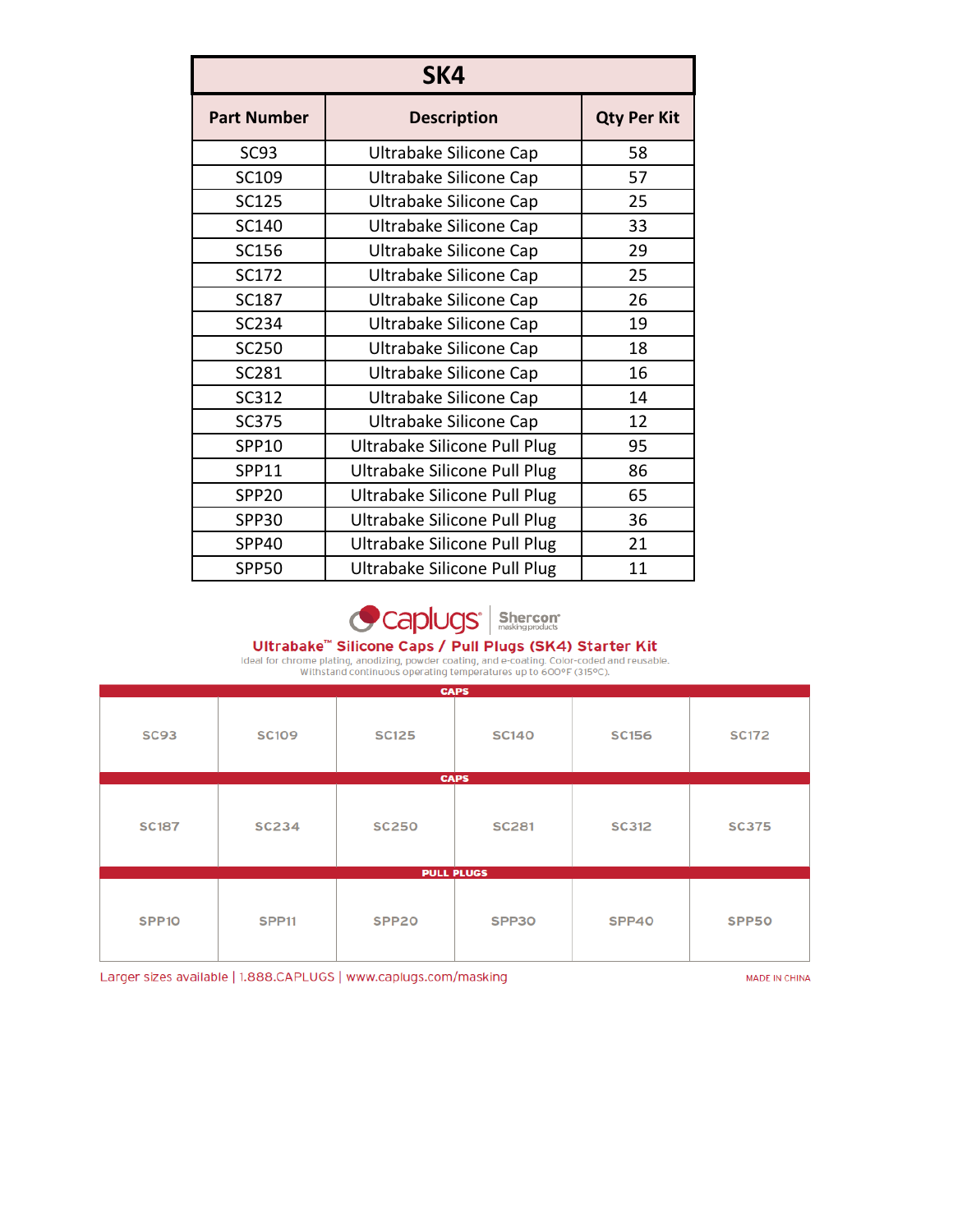| SK <sub>5</sub>    |                        |                    |  |  |  |
|--------------------|------------------------|--------------------|--|--|--|
| <b>Part Number</b> | <b>Description</b>     | <b>Qty Per Kit</b> |  |  |  |
| <b>SC70</b>        | Ultrabake Silicone Cap | 54                 |  |  |  |
| SC <sub>93</sub>   | Ultrabake Silicone Cap | 61                 |  |  |  |
| SC109              | Ultrabake Silicone Cap | 54                 |  |  |  |
| <b>SC125</b>       | Ultrabake Silicone Cap | 32                 |  |  |  |
| SC140              | Ultrabake Silicone Cap | 31                 |  |  |  |
| SC156              | Ultrabake Silicone Cap | 26                 |  |  |  |
| SC172              | Ultrabake Silicone Cap | 26                 |  |  |  |
| <b>SC187</b>       | Ultrabake Silicone Cap | 25                 |  |  |  |
| SC234              | Ultrabake Silicone Cap | 19                 |  |  |  |
| <b>SC250</b>       | Ultrabake Silicone Cap | 17                 |  |  |  |
| <b>SC281</b>       | Ultrabake Silicone Cap | 16                 |  |  |  |
| SC312              | Ultrabake Silicone Cap | 13                 |  |  |  |
| <b>SC375</b>       | Ultrabake Silicone Cap | 12                 |  |  |  |
| <b>SC437</b>       | Ultrabake Silicone Cap | 9                  |  |  |  |
| <b>SC500</b>       | Ultrabake Silicone Cap | 5                  |  |  |  |
| SC625              | Ultrabake Silicone Cap | 4                  |  |  |  |
| SC750              | Ultrabake Silicone Cap | $\overline{2}$     |  |  |  |
| <b>SC875</b>       | Ultrabake Silicone Cap | $\mathbf{1}$       |  |  |  |



Ultrabake<sup>m</sup> Silicone Caps - Imperial ID 3/32" to 7/8" (SK5) Starter Kit<br>Designed to plug plain and threaded studs, tube ends and slotted holes. Ideal for chrome plating, anodizing, powder coating<br>and e-coating. Color-code

| <b>SCO70</b><br>$2 - 56$  | <b>SC093</b> | <b>SC109</b>               | <b>SC125</b><br>$6 - 32$ | <b>SC140</b>                | <b>SC156</b><br>$8 - 32$ |
|---------------------------|--------------|----------------------------|--------------------------|-----------------------------|--------------------------|
| <b>SC172</b><br>$10 - 24$ | <b>SC187</b> | <b>SC234</b><br>$1/4 - 20$ | <b>SC250</b>             | <b>SC281</b><br>$5/16 - 18$ | <b>SC312</b>             |
| <b>SC375</b>              | <b>SC437</b> | <b>SC500</b>               | <b>SC625</b>             | <b>SC750</b>                | <b>SC875</b>             |

Larger sizes available | 1.888.CAPLUGS | www.caplugs.com/masking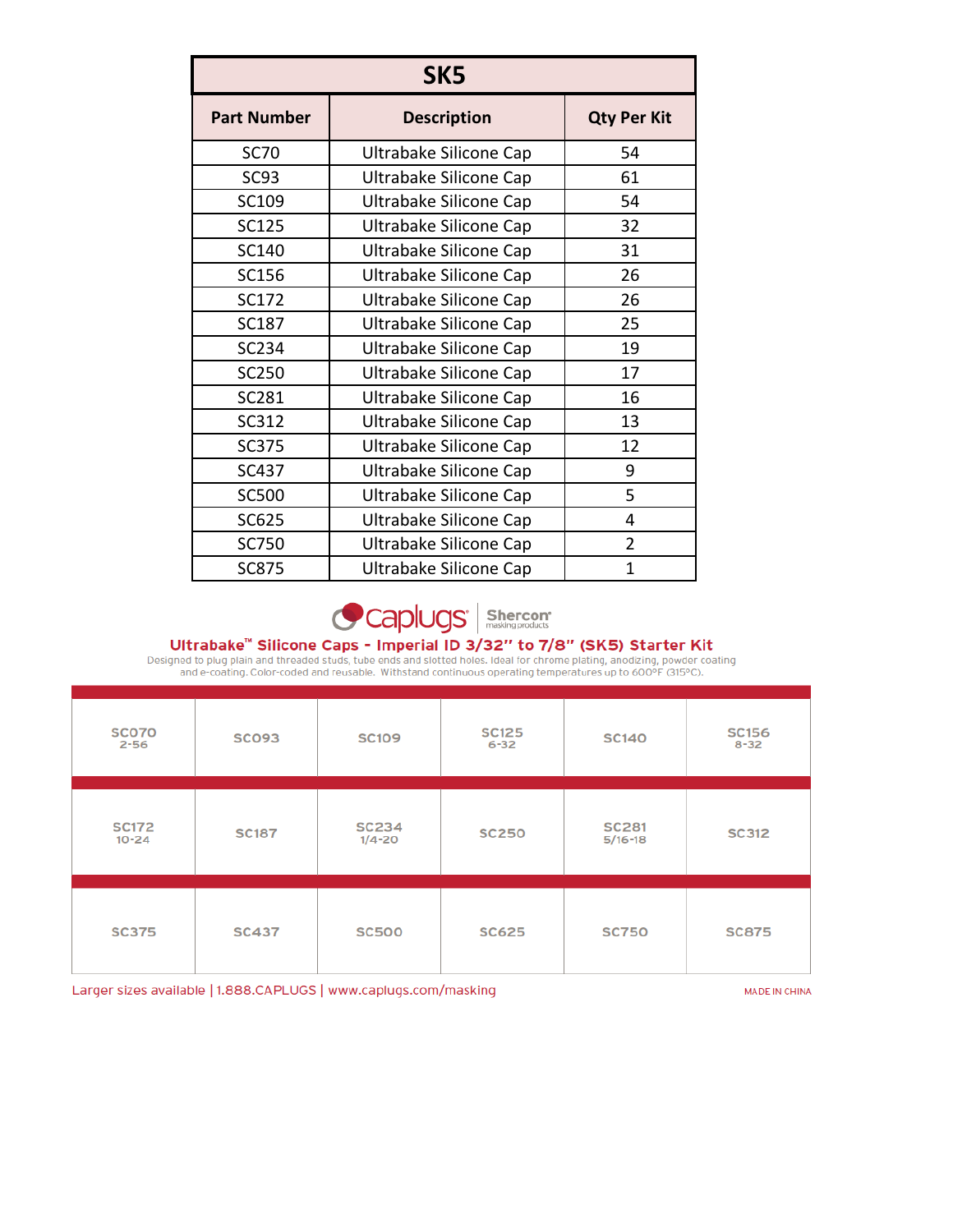| SK <sub>6</sub>    |                        |    |  |  |  |
|--------------------|------------------------|----|--|--|--|
| <b>Part Number</b> | <b>Qty Per Kit</b>     |    |  |  |  |
| <b>SC70</b>        | Ultrabake Silicone Cap | 68 |  |  |  |
| <b>SC70</b>        | Ultrabake Silicone Cap | 56 |  |  |  |
| SC100              | Ultrabake Silicone Cap | 49 |  |  |  |
| <b>SC100</b>       | Ultrabake Silicone Cap | 43 |  |  |  |
| <b>SC148</b>       | Ultrabake Silicone Cap | 37 |  |  |  |
| <b>SC148</b>       | Ultrabake Silicone Cap | 35 |  |  |  |
| <b>SC180</b>       | Ultrabake Silicone Cap | 27 |  |  |  |
| <b>SC180</b>       | Ultrabake Silicone Cap | 27 |  |  |  |
| <b>SC223</b>       | Ultrabake Silicone Cap | 17 |  |  |  |
| <b>SC223</b>       | Ultrabake Silicone Cap | 16 |  |  |  |
| <b>SC295</b>       | Ultrabake Silicone Cap | 12 |  |  |  |
| <b>SC295</b>       | Ultrabake Silicone Cap | 12 |  |  |  |
| <b>SC375</b>       | Ultrabake Silicone Cap | 12 |  |  |  |
| <b>SC375</b>       | Ultrabake Silicone Cap | 12 |  |  |  |
| <b>SC456</b>       | Ultrabake Silicone Cap | 6  |  |  |  |
| SC456              | Ultrabake Silicone Cap | 6  |  |  |  |
| SC562              | Ultrabake Silicone Cap | 4  |  |  |  |
| <b>SC600</b>       | Ultrabake Silicone Cap | 4  |  |  |  |

Caplugs<sup>'</sup> | Shercon

Ultrabake<sup>™</sup> Silicone Caps - Metric ID M1 to M14 (SK6) Starter Kit<br>Designed to plug plain and threaded studs, tube ends and slotted holes. Ideal for chrome plating, anodizing, powder coating and e-coating.<br>Color-coded and

| <b>SCO70</b>   | <b>SCO70</b>   | <b>SC100</b>   | <b>SC100</b>   | <b>SC148</b>   | <b>SC148</b>   |
|----------------|----------------|----------------|----------------|----------------|----------------|
| M <sub>2</sub> | M <sub>2</sub> | M <sub>3</sub> | M <sub>3</sub> | M4             | M4             |
| <b>SC180</b>   | <b>SC180</b>   | <b>SC223</b>   | <b>SC223</b>   | <b>SC295</b>   | <b>SC295</b>   |
| M <sub>5</sub> | <b>M5</b>      | <b>M6</b>      | <b>M6</b>      | M <sub>8</sub> | M <sub>8</sub> |
| <b>SC375</b>   | <b>SC375</b>   | <b>SC456</b>   | <b>SC456</b>   | <b>SC562</b>   | <b>SC600</b>   |
| <b>M10</b>     | <b>M10</b>     | M12            | M12            | M15            | M16            |

Larger sizes available | 1.888.CAPLUGS | www.caplugs.com/masking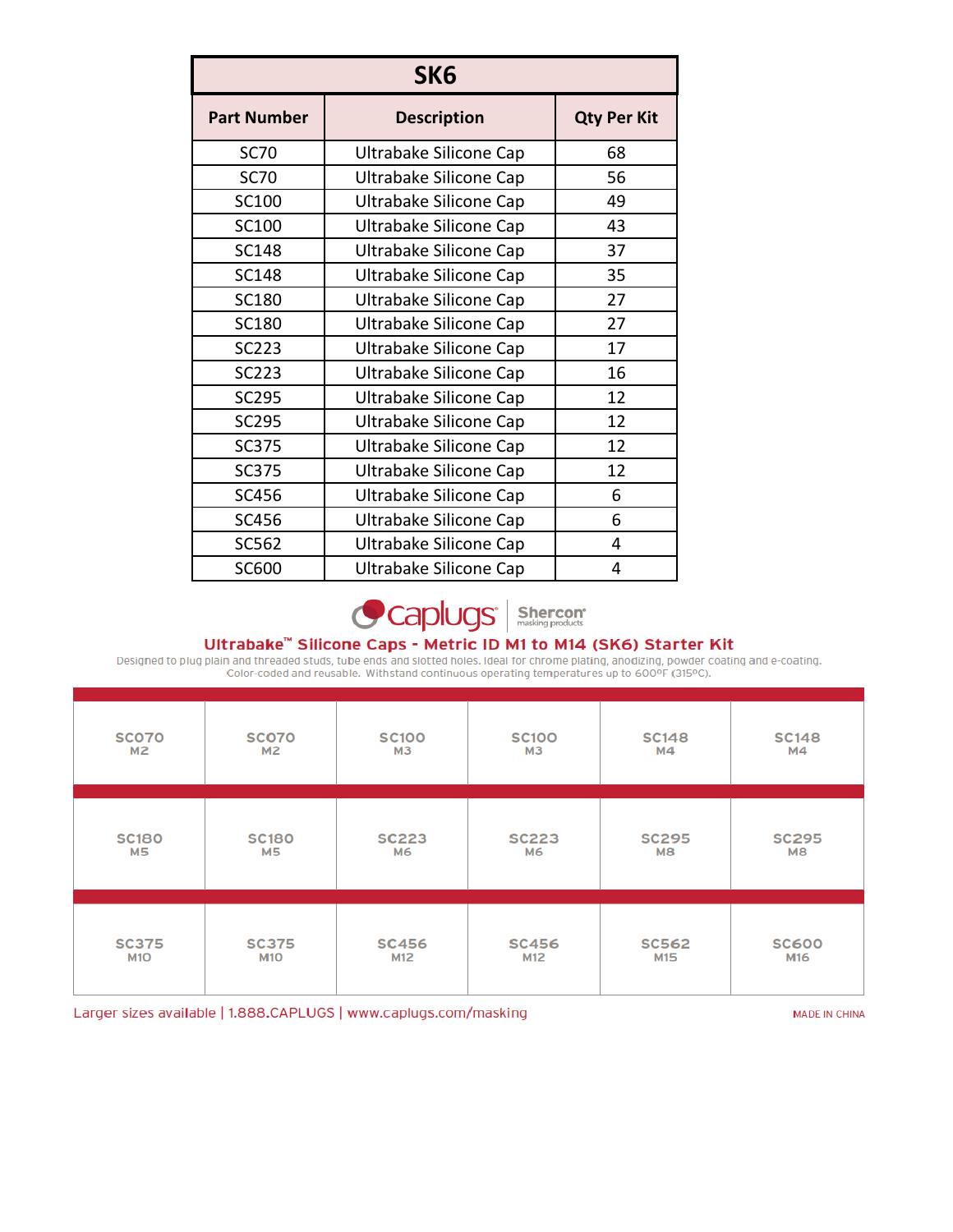| SK7                |                    |                    |  |  |  |
|--------------------|--------------------|--------------------|--|--|--|
| <b>Part Number</b> | <b>Description</b> | <b>Qty Per Kit</b> |  |  |  |
| <b>RC0000</b>      | Cork Plug          | $100+$             |  |  |  |
| <b>RC000</b>       | Cork Plug          | $100+$             |  |  |  |
| <b>RC00</b>        | Cork Plug          | 80                 |  |  |  |
| RC <sub>0</sub>    | Cork Plug          | 50                 |  |  |  |
| SC <sub>1</sub>    | Cork Plug          | 25                 |  |  |  |
| RC1                | Cork Plug          | 30                 |  |  |  |
| RC <sub>2</sub>    | Cork Plug          | 20                 |  |  |  |
| RC3                | Cork Plug          | 10                 |  |  |  |
| RC4                | Cork Plug          | 10                 |  |  |  |
| RC5                | Cork Plug          | 8                  |  |  |  |
| RC <sub>6</sub>    | Cork Plug          | 5                  |  |  |  |
| RC7                | Cork Plug          | 4                  |  |  |  |
| RC8                | Cork Plug          | 4                  |  |  |  |
| RC <sub>9</sub>    | Cork Plug          | 3                  |  |  |  |
| <b>RC10</b>        | Cork Plug          | 3                  |  |  |  |
| <b>RC11</b>        | Cork Plug          | $\overline{2}$     |  |  |  |
| <b>RC12</b>        | Cork Plug          | $\overline{2}$     |  |  |  |
| <b>RC13</b>        | Cork Plug          | $\overline{2}$     |  |  |  |



## Cork Plugs (SK7) Starter Kit

Designed to plug plain holes. Recommended for painting, but can also be used for plating, anodizing and blasting.<br>Withstand continuous operating temperatures up to 300°F (149°C).

| <b>RC0000</b>   | <b>RC000</b>    | <b>RC00</b> | <b>RCO</b>  | SC <sub>1</sub> | RC1         |
|-----------------|-----------------|-------------|-------------|-----------------|-------------|
| RC <sub>2</sub> | RC3             | RC4         | RC5         | RC6             | RC7         |
| RC <sub>8</sub> | RC <sub>9</sub> | <b>RC10</b> | <b>RC11</b> | <b>RC12</b>     | <b>RC13</b> |

Larger sizes available | 1.888.CAPLUGS | www.caplugs.com/masking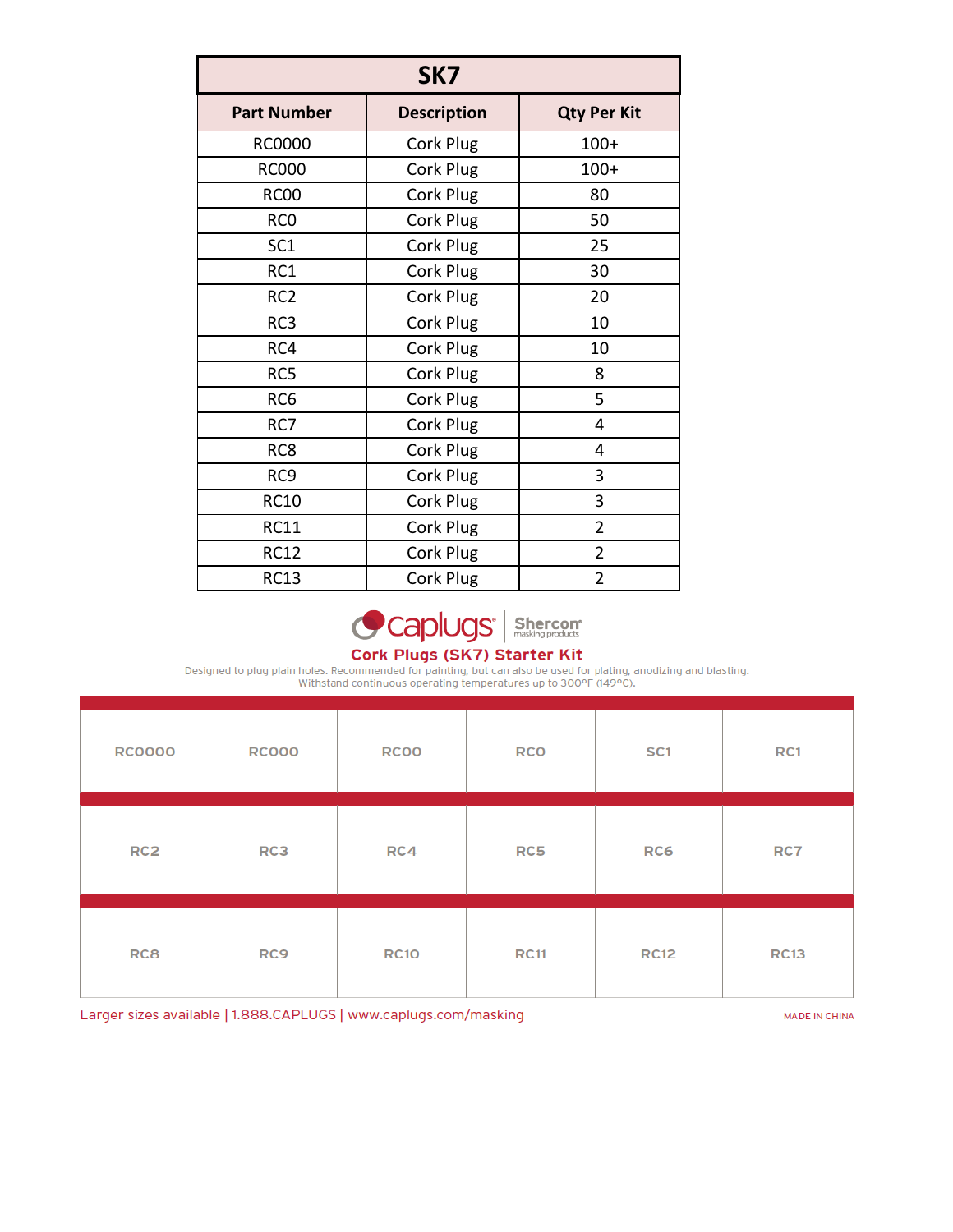| SK <sub>8</sub>    |                              |                    |  |  |
|--------------------|------------------------------|--------------------|--|--|
| <b>Part Number</b> | <b>Description</b>           | <b>Qty Per Kit</b> |  |  |
| SPP06              | Ultrabake Silicone Pull Plug | 157                |  |  |
| SPP08              | Ultrabake Silicone Pull Plug | 120                |  |  |
| SPP10              | Ultrabake Silicone Pull Plug | 82                 |  |  |
| SPP11              | Ultrabake Silicone Pull Plug | 80                 |  |  |
| SPP11A             | Ultrabake Silicone Pull Plug | 60                 |  |  |
| <b>SPP15</b>       | Ultrabake Silicone Pull Plug | 71                 |  |  |
| <b>SPP18</b>       | Ultrabake Silicone Pull Plug | 49                 |  |  |
| <b>SPP20</b>       | Ultrabake Silicone Pull Plug | 55                 |  |  |
| SPP <sub>23</sub>  | Ultrabake Silicone Pull Plug | 39                 |  |  |
| <b>SPP30</b>       | Ultrabake Silicone Pull Plug | 27                 |  |  |
| SPP33              | Ultrabake Silicone Pull Plug | 19                 |  |  |
| SPP37              | Ultrabake Silicone Pull Plug | 16                 |  |  |
| SPP40              | Ultrabake Silicone Pull Plug | 15                 |  |  |
| SPP43              | Ultrabake Silicone Pull Plug | 10                 |  |  |
| <b>SPP50</b>       | Ultrabake Silicone Pull Plug | 12                 |  |  |
| <b>SPP60</b>       | Ultrabake Silicone Pull Plug | 4                  |  |  |
| <b>SPP70</b>       | Ultrabake Silicone Pull Plug | 6                  |  |  |
| <b>SPP80</b>       | Ultrabake Silicone Pull Plug | 6                  |  |  |



Ultrabake<sup>"</sup> Silicone Pull Plugs (SK8) Starter Kit<br>Designed to plug plain and threaded thru-holes. Ideal for chrome plating, anodizing, powder coating and e-coating.<br>Color-coded and reusable. Withstand continuous operating

| SPP06<br>(1A)     | SPP08<br>(1)              | SPP <sub>10</sub><br>(2) | <b>SPP11</b> | SPP11A<br>(3) | SPP <sub>15</sub><br>(3A) |
|-------------------|---------------------------|--------------------------|--------------|---------------|---------------------------|
| SPP <sub>18</sub> | SPP <sub>20</sub><br>(AA) | SPP23<br>(4)             | SPP30        | SPP33         | SPP37<br>(5)              |
| SPP40             | SPP43                     | SPP50                    | SPP60        | SPP70         | SPP80                     |

Larger sizes available | 1.888.CAPLUGS | www.caplugs.com/masking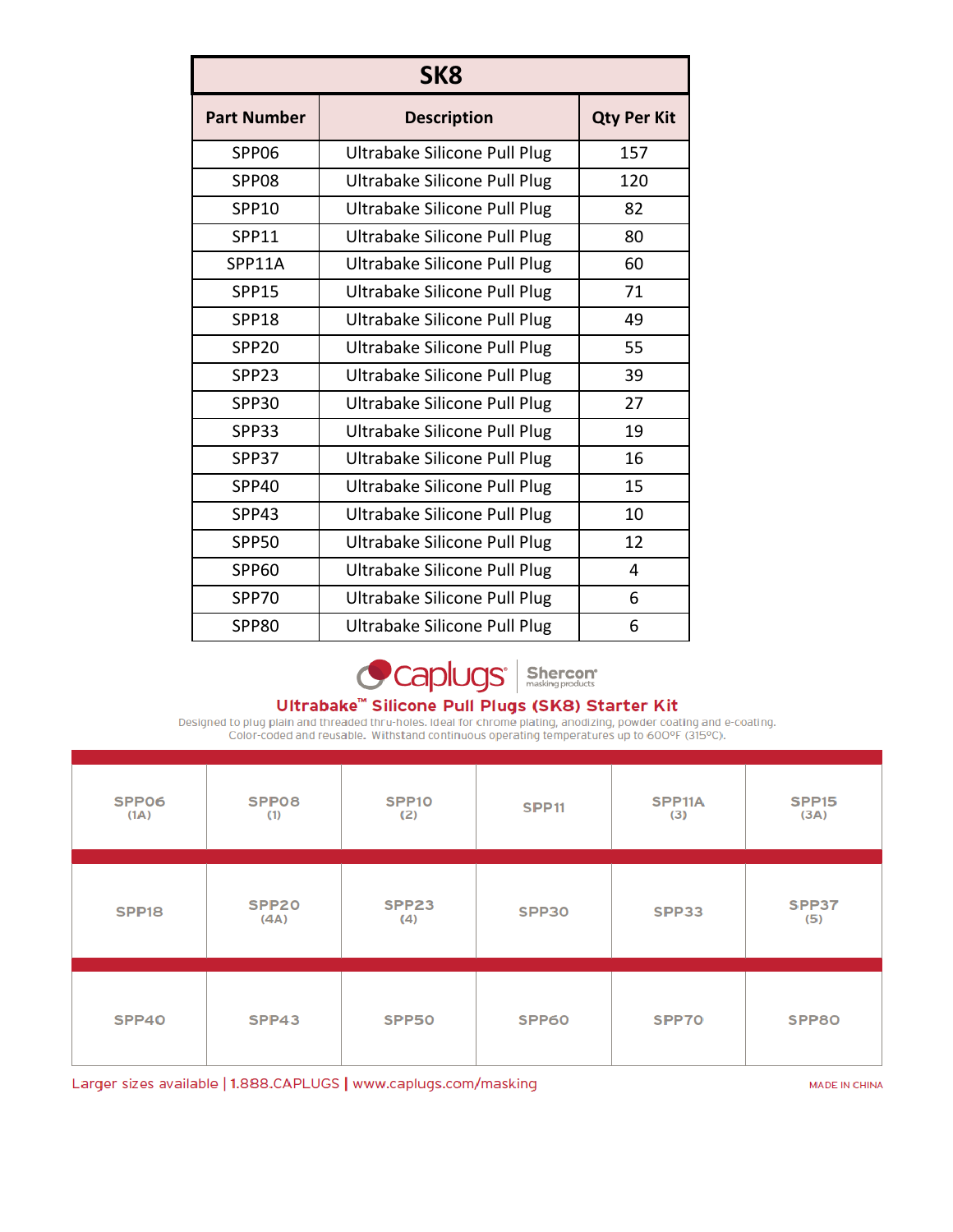| SK <sub>9</sub>    |                       |     |  |  |
|--------------------|-----------------------|-----|--|--|
| <b>Part Number</b> | <b>Qty Per Kit</b>    |     |  |  |
| <b>PP06</b>        | <b>EPDM Pull Plug</b> | 185 |  |  |
| <b>PP08</b>        | <b>EPDM Pull Plug</b> | 116 |  |  |
| <b>PP10</b>        | <b>EPDM Pull Plug</b> | 85  |  |  |
| <b>PP11</b>        | <b>EPDM Pull Plug</b> | 80  |  |  |
| <b>PP11A</b>       | <b>EPDM Pull Plug</b> | 78  |  |  |
| <b>PP15</b>        | <b>EPDM Pull Plug</b> | 72  |  |  |
| <b>PP18</b>        | <b>EPDM Pull Plug</b> | 52  |  |  |
| <b>PP20</b>        | <b>EPDM Pull Plug</b> | 68  |  |  |
| <b>PP23</b>        | <b>EPDM Pull Plug</b> | 46  |  |  |
| <b>PP30</b>        | <b>EPDM Pull Plug</b> | 30  |  |  |
| <b>PP33</b>        | <b>EPDM Pull Plug</b> | 27  |  |  |
| <b>PP37</b>        | <b>EPDM Pull Plug</b> | 16  |  |  |
| <b>PP40</b>        | <b>EPDM Pull Plug</b> | 19  |  |  |
| <b>PP43</b>        | <b>EPDM Pull Plug</b> | 15  |  |  |
| <b>PP50</b>        | <b>EPDM Pull Plug</b> | 14  |  |  |
| <b>PP60</b>        | <b>EPDM Pull Plug</b> | 4   |  |  |
| <b>PP70</b>        | <b>EPDM Pull Plug</b> | 4   |  |  |
| <b>PP80</b>        | <b>EPDM Pull Plug</b> | 3   |  |  |



### EPDM Pull Plugs (SK9) Starter Kit

Designed to plug plain and threaded thru-holes. Ideal for chrome plating and anodizing.<br>Withstand continuous operating temperatures up to 350°F (177°C).

| <b>PP06</b> | PP <sub>08</sub> | <b>PP10</b> | <b>PP11</b> | <b>PP11A</b> | <b>PP15</b> |
|-------------|------------------|-------------|-------------|--------------|-------------|
| <b>PP18</b> | <b>PP20</b>      | <b>PP23</b> | <b>PP30</b> | <b>PP33</b>  | <b>PP37</b> |
| <b>PP40</b> | <b>PP43</b>      | <b>PP50</b> | <b>PP60</b> | PP70         | <b>PP80</b> |

Larger sizes available | 1.888.CAPLUGS | www.caplugs.com/masking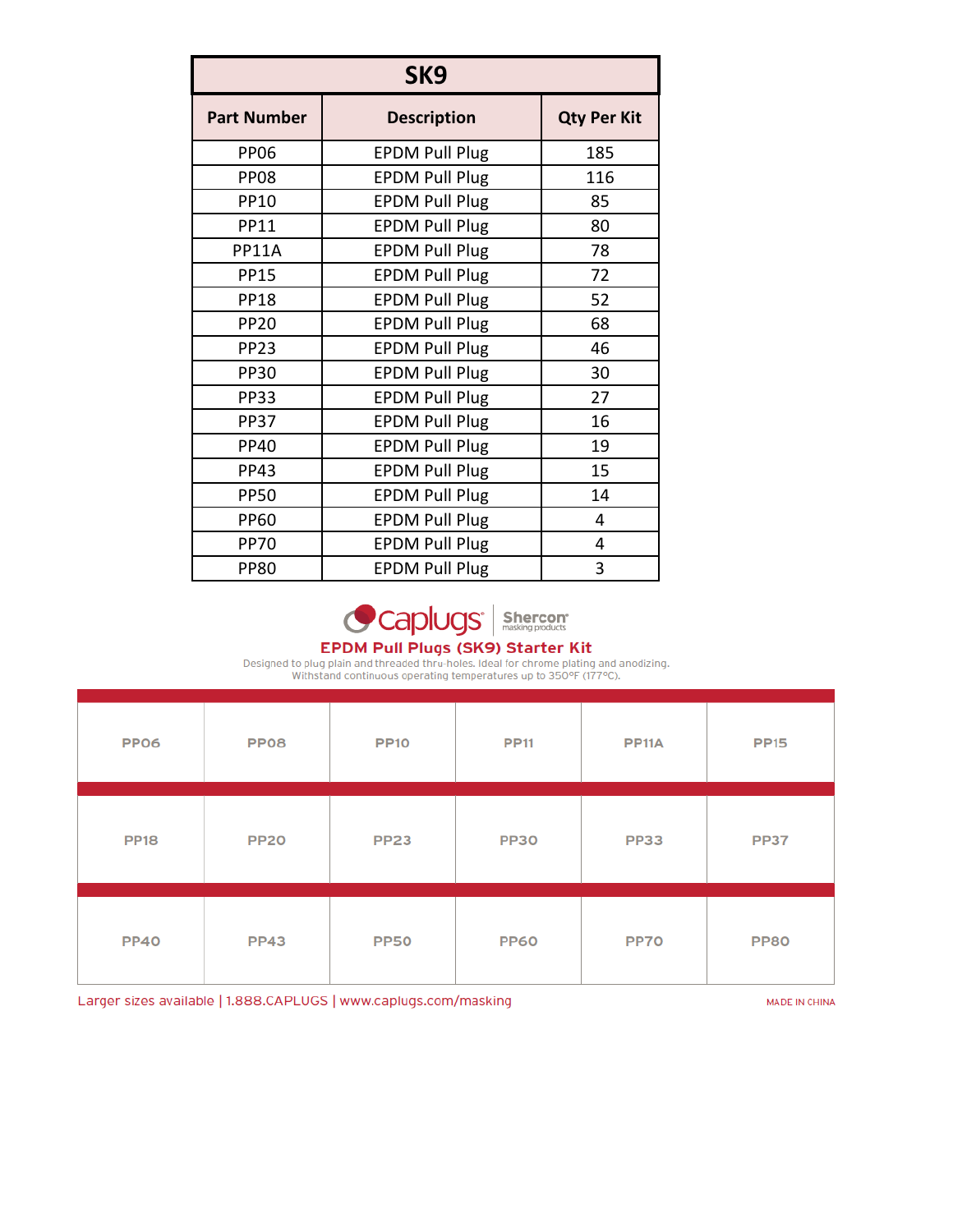| <b>SK10</b>        |                            |                |  |  |
|--------------------|----------------------------|----------------|--|--|
| <b>Part Number</b> | <b>Qty Per Kit</b>         |                |  |  |
| <b>GN99</b>        | <b>Green Neoprene Plug</b> | 203            |  |  |
| GN100              | <b>Green Neoprene Plug</b> | 147            |  |  |
| GN101              | <b>Green Neoprene Plug</b> | 118            |  |  |
| GN102              | <b>Green Neoprene Plug</b> | 76             |  |  |
| GN103              | <b>Green Neoprene Plug</b> | 50             |  |  |
| GN104              | <b>Green Neoprene Plug</b> | 35             |  |  |
| GN105              | Green Neoprene Plug        | 43             |  |  |
| GN000              | <b>Green Neoprene Plug</b> | 12             |  |  |
| GN000              | <b>Green Neoprene Plug</b> | 11             |  |  |
| GN108              | <b>Green Neoprene Plug</b> | 10             |  |  |
| GN109              | <b>Green Neoprene Plug</b> | 6              |  |  |
| GN110              | <b>Green Neoprene Plug</b> | 5              |  |  |
| GN111              | <b>Green Neoprene Plug</b> | 5              |  |  |
| GN112              | <b>Green Neoprene Plug</b> | 3              |  |  |
| GN114              | <b>Green Neoprene Plug</b> | $\overline{2}$ |  |  |
| GN116              | <b>Green Neoprene Plug</b> | $\overline{2}$ |  |  |
| GN118              | <b>Green Neoprene Plug</b> | $\overline{1}$ |  |  |
| GN120              | <b>Green Neoprene Plug</b> | 1              |  |  |



### Green Neoprene Plugs (SK10) Starter Kit

Recommended for electroplating baths and paint spraying. Carbon free and reusable.<br>Withstand continuous operating temperatures up to 350° (177°C).

| <b>GN99</b>  | <b>GN100</b> | <b>GN101</b> | <b>GN102</b> | <b>GN103</b> | <b>GN104</b> |
|--------------|--------------|--------------|--------------|--------------|--------------|
| <b>GN105</b> | <b>GNOOO</b> | <b>GNOO</b>  | <b>GN108</b> | <b>GN109</b> | <b>GN110</b> |
| <b>GN111</b> | <b>GN112</b> | <b>GN114</b> | <b>GN116</b> | <b>GN118</b> | <b>GN120</b> |

Larger sizes available | 1.888.CAPLUGS | www.caplugs.com/masking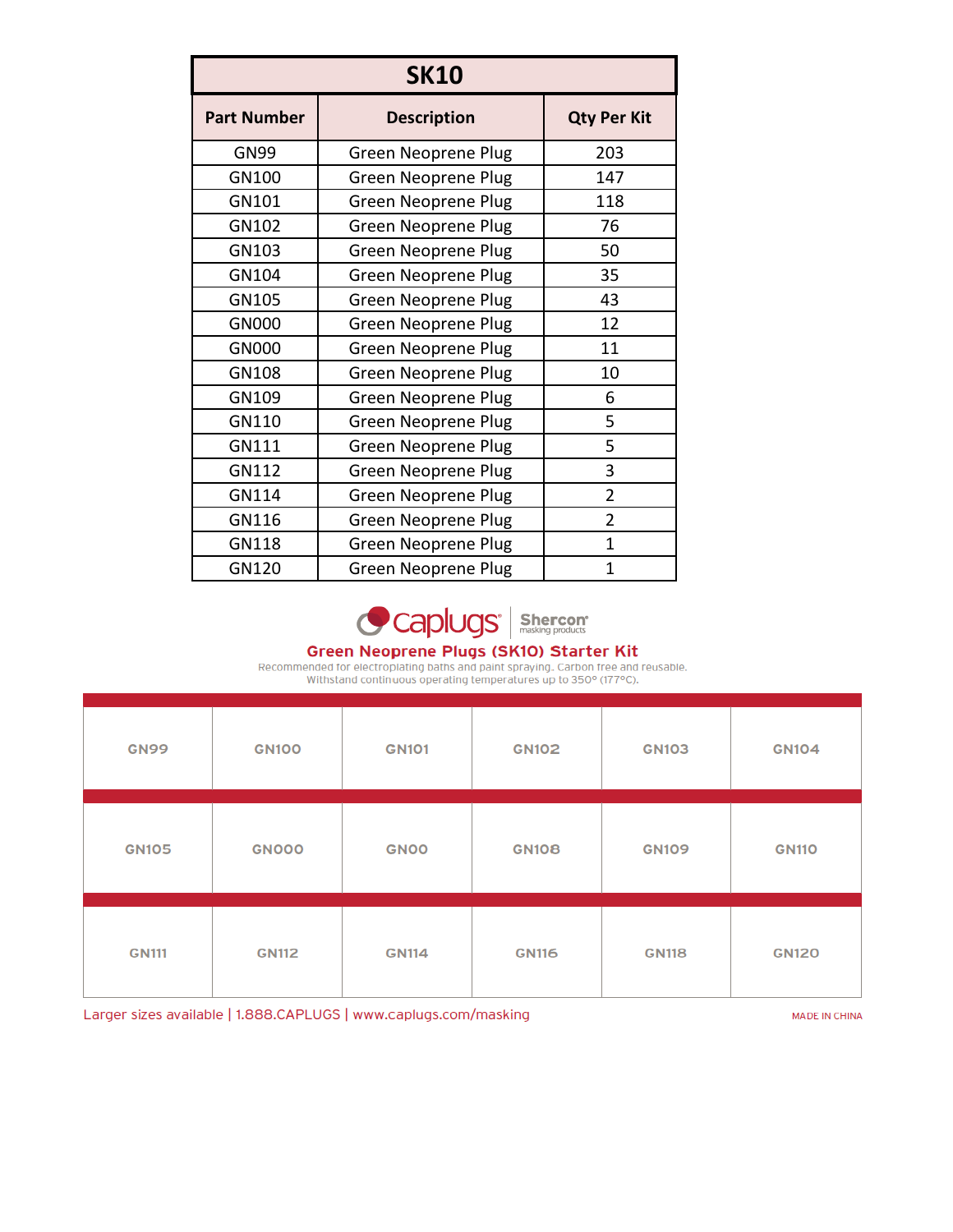| <b>SK11</b>        |                             |                |  |  |
|--------------------|-----------------------------|----------------|--|--|
| <b>Part Number</b> | <b>Qty Per Kit</b>          |                |  |  |
| <b>BN99</b>        | <b>Black Neoprene Plugs</b> | 194            |  |  |
| <b>BN100</b>       | <b>Black Neoprene Plugs</b> | 210            |  |  |
| <b>BN101</b>       | <b>Black Neoprene Plugs</b> | 131            |  |  |
| <b>BN102</b>       | <b>Black Neoprene Plugs</b> | 64             |  |  |
| <b>BN103</b>       | <b>Black Neoprene Plugs</b> | 48             |  |  |
| <b>BN104</b>       | <b>Black Neoprene Plugs</b> | 30             |  |  |
| <b>BN105</b>       | <b>Black Neoprene Plugs</b> | 43             |  |  |
| <b>BN000</b>       | <b>Black Neoprene Plugs</b> | 19             |  |  |
| <b>BN106</b>       | <b>Black Neoprene Plugs</b> | 23             |  |  |
| <b>BN107</b>       | <b>Black Neoprene Plugs</b> | 12             |  |  |
| <b>BN00</b>        | <b>Black Neoprene Plugs</b> | 10             |  |  |
| <b>BN108</b>       | <b>Black Neoprene Plugs</b> | 12             |  |  |
| <b>BN109</b>       | <b>Black Neoprene Plugs</b> | 6              |  |  |
| <b>BN110</b>       | <b>Black Neoprene Plugs</b> | 5              |  |  |
| <b>BN111</b>       | <b>Black Neoprene Plugs</b> | 4              |  |  |
| <b>BN112</b>       | <b>Black Neoprene Plugs</b> | 3              |  |  |
| <b>BN114</b>       | <b>Black Neoprene Plugs</b> | $\overline{2}$ |  |  |
| <b>BN116</b>       | <b>Black Neoprene Plugs</b> | 2              |  |  |



### **Black Neoprene Plugs (SK11) Starter Kit**

Recommended for paint spraying, baking, anodizing and sand blasting.<br>Withstand continuous operating temperatures up to 350°F (177°C).

| <b>BN99</b>  | <b>BN100</b> | <b>BN101</b> | <b>BN102</b> | <b>BN103</b> | <b>BN104</b> |
|--------------|--------------|--------------|--------------|--------------|--------------|
| <b>BN105</b> | <b>BN000</b> | <b>BN106</b> | <b>BN107</b> | <b>BNOO</b>  | <b>BN108</b> |
| <b>BN109</b> | <b>BN110</b> | <b>BN111</b> | <b>BN112</b> | <b>BN114</b> | <b>BN116</b> |

Larger sizes available | 1.888.CAPLUGS | www.caplugs.com/masking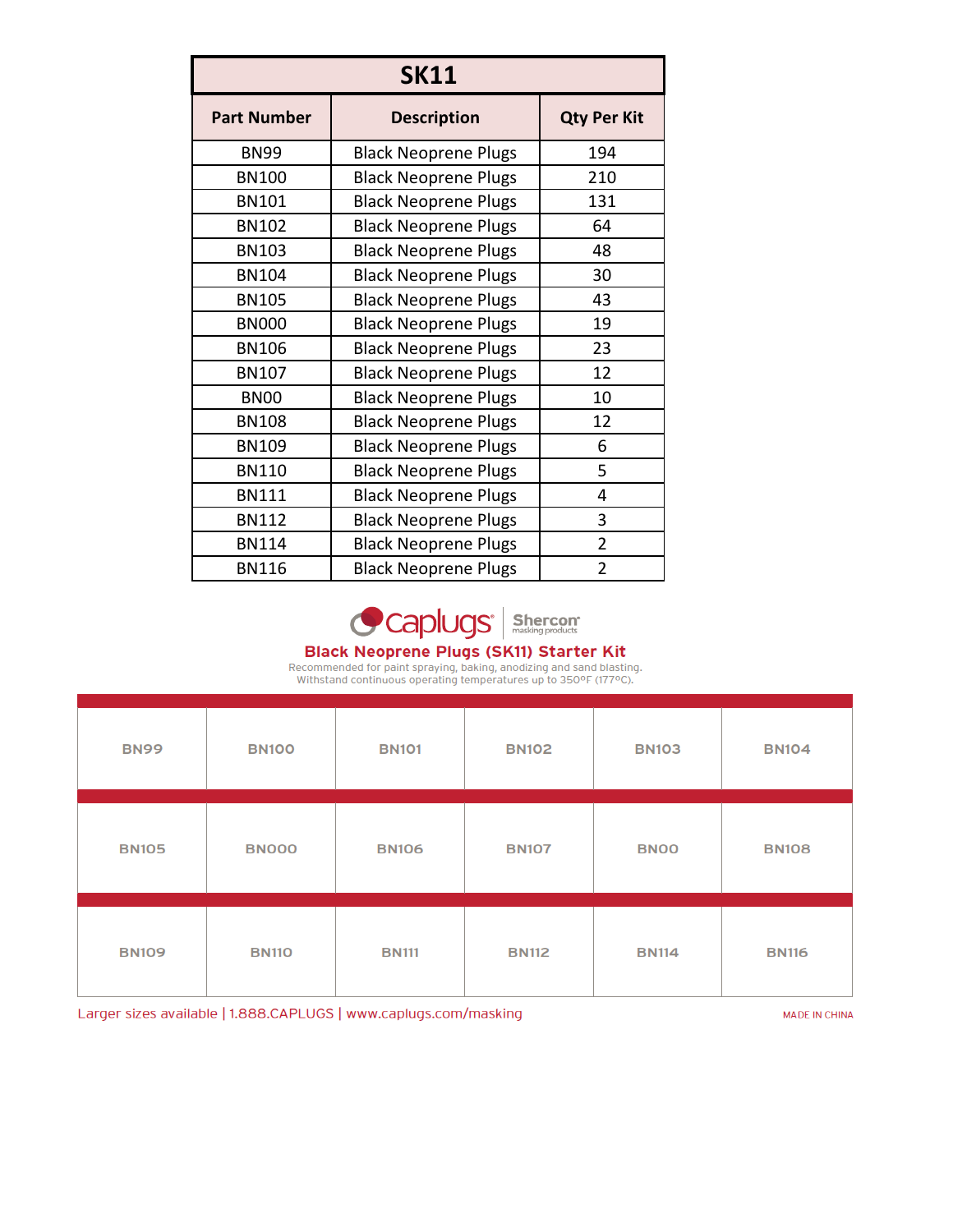| <b>SK12</b>        |                                |                |  |  |
|--------------------|--------------------------------|----------------|--|--|
| <b>Part Number</b> | <b>Qty Per Kit</b>             |                |  |  |
| UP99-04            | Ultrabake Silicone Plug        | 194            |  |  |
| UP100-04           | Ultrabake Silicone Plug        | 200            |  |  |
| UP101-04           | <b>Ultrabake Silicone Plug</b> | 108            |  |  |
| <b>MSP101L</b>     | <b>Ultrabake Silicone Plug</b> | 107            |  |  |
| UP102-04           | Ultrabake Silicone Plug        | 64             |  |  |
| UP103-04           | <b>Ultrabake Silicone Plug</b> | 42             |  |  |
| UP104-04           | <b>Ultrabake Silicone Plug</b> | 34             |  |  |
| UP000-04           | Ultrabake Silicone Plug        | 20             |  |  |
| <b>UP00-04</b>     | Ultrabake Silicone Plug        | 11             |  |  |
| UP108-04           | <b>Ultrabake Silicone Plug</b> | 10             |  |  |
| <b>UP0-04</b>      | Ultrabake Silicone Plug        | 6              |  |  |
| UP1-04             | Ultrabake Silicone Plug        | 5              |  |  |
| <b>UP2-04</b>      | Ultrabake Silicone Plug        | 4              |  |  |
| <b>UP3-04</b>      | <b>Ultrabake Silicone Plug</b> | 3              |  |  |
| <b>UP4-04</b>      | <b>Ultrabake Silicone Plug</b> | $\overline{2}$ |  |  |
| <b>UP5-04</b>      | <b>Ultrabake Silicone Plug</b> | $\overline{2}$ |  |  |
| UP6-04             | <b>Ultrabake Silicone Plug</b> | $\mathbf{1}$   |  |  |
| <b>UP7-04</b>      | Ultrabake Silicone Plug        | 1              |  |  |



Ultrabake<sup>™</sup> Silicone Plugs (SK12) Starter Kit<br>Designed to plug plain and threaded holes. Ideal for chrome plating, anodizing, powder coating and e-coating.<br>Color-coded and reusable. Withstand continuous operating tempera

| <b>UP99-04</b>  | <b>UP100-04</b> | <b>UP101-04</b> | <b>MSP101L</b>  | <b>UP102-04</b> | UP103-04      |
|-----------------|-----------------|-----------------|-----------------|-----------------|---------------|
| <b>UP104-04</b> | <b>UP000-04</b> | <b>UP00-04</b>  | <b>UP108-04</b> | <b>UP0-04</b>   | <b>UP1-04</b> |
| <b>UP2-04</b>   | <b>UP3-04</b>   | <b>UP4-04</b>   | <b>UP5-04</b>   | <b>UP6-04</b>   | <b>UP7-04</b> |

Larger sizes available | 1.888.CAPLUGS | www.caplugs.com/masking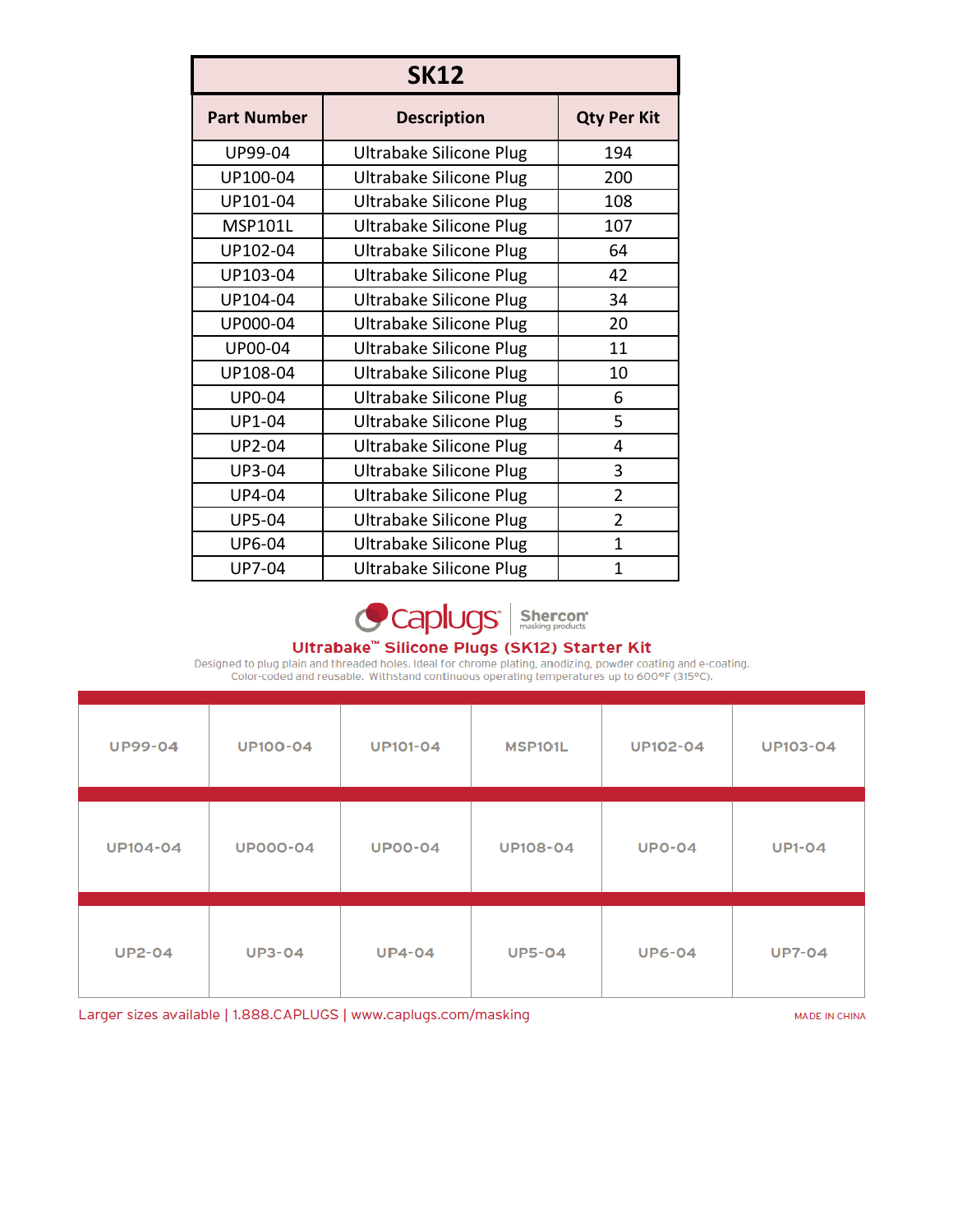| <b>SK13</b>        |                         |     |  |  |
|--------------------|-------------------------|-----|--|--|
| <b>Part Number</b> | <b>Qty Per Kit</b>      |     |  |  |
| <b>RR99</b>        | <b>Red Rubber Plug</b>  | 194 |  |  |
| <b>RR100</b>       | <b>Red Rubber Plug</b>  | 200 |  |  |
| <b>RR100</b>       | <b>Red Rubber Plug</b>  | 200 |  |  |
| RR101              | <b>Red Rubber Plug</b>  | 108 |  |  |
| GR101              | <b>Grey Rubber Plug</b> | 108 |  |  |
| RR102              | <b>Red Rubber Plug</b>  | 64  |  |  |
| RR102              | <b>Red Rubber Plug</b>  | 64  |  |  |
| GR102              | <b>Grey Rubber Plug</b> | 64  |  |  |
| GR102              | <b>Grey Rubber Plug</b> | 64  |  |  |
| <b>RR103</b>       | <b>Red Rubber Plug</b>  | 42  |  |  |
| RR103              | <b>Red Rubber Plug</b>  | 42  |  |  |
| GR104              | <b>Grey Rubber Plug</b> | 34  |  |  |
| GR104              | <b>Grey Rubber Plug</b> | 34  |  |  |
| <b>RR104</b>       | <b>Red Rubber Plug</b>  | 34  |  |  |
| <b>RR104</b>       | <b>Red Rubber Plug</b>  | 34  |  |  |
| GR104              | <b>Grey Rubber Plug</b> | 34  |  |  |
| GR104              | <b>Grey Rubber Plug</b> | 34  |  |  |
| GR104              | <b>Grey Rubber Plug</b> | 34  |  |  |



Rubber Plugs (SK13) Starter Kit

Designed to plug plain and threaded holes. Ideal for painting and plating.<br>Withstand continuous operating temperatures up to 150°F (66°C).

| <b>RR99</b>  | <b>RR100</b> | <b>GR100</b> | <b>RR101</b> | <b>GR101</b> | <b>RR102</b> |
|--------------|--------------|--------------|--------------|--------------|--------------|
| <b>RR102</b> | <b>GR102</b> | <b>GR102</b> | <b>RR103</b> | <b>RR103</b> | <b>GR104</b> |
| <b>GR104</b> | <b>RR104</b> | <b>RR104</b> | GR104        | GR104        | <b>GR104</b> |

Larger sizes available | 1.888.CAPLUGS | www.caplugs.com/masking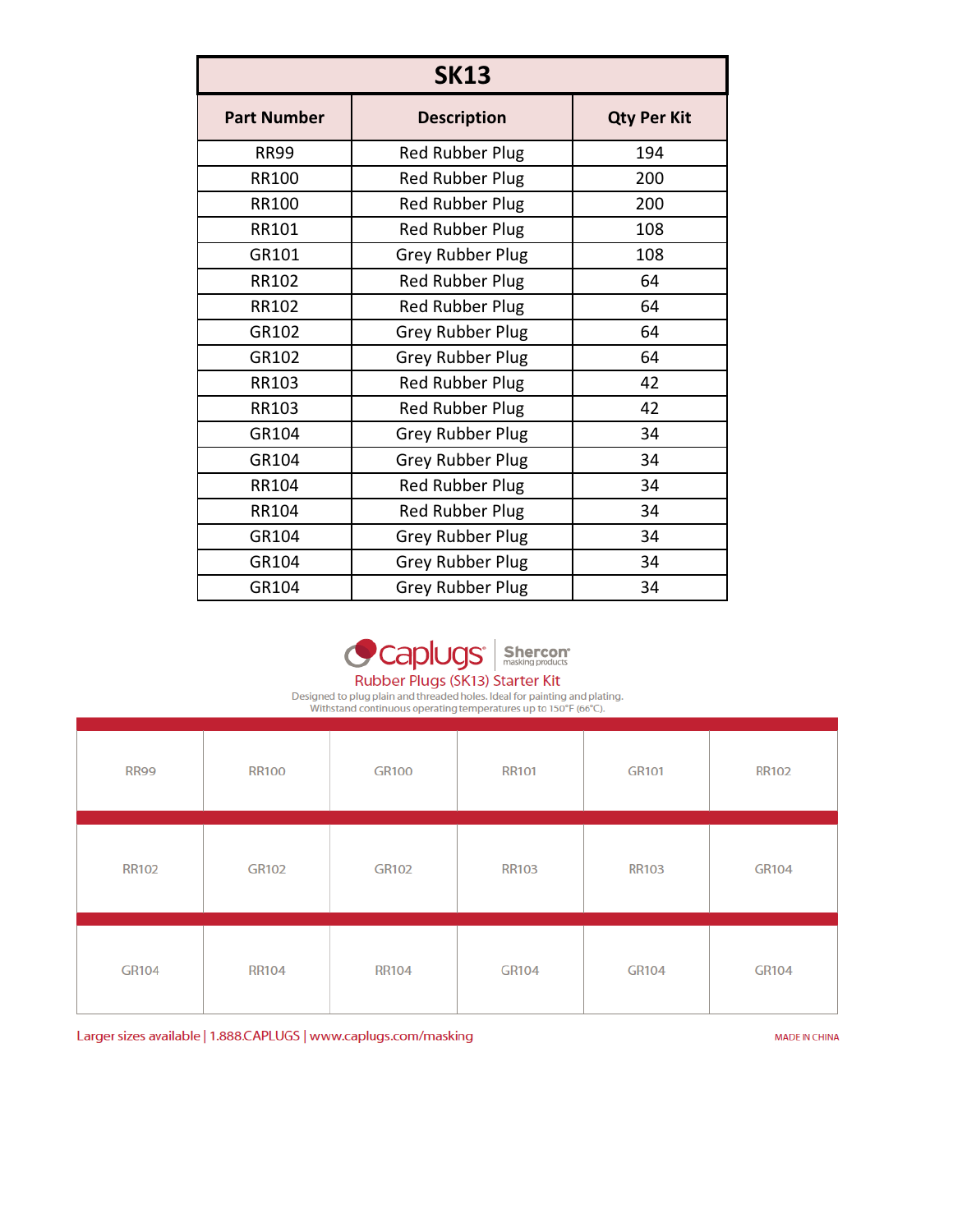| <b>SK14</b>        |                            |                    |  |  |  |
|--------------------|----------------------------|--------------------|--|--|--|
| <b>Part Number</b> | <b>Description</b>         | <b>Qty Per Kit</b> |  |  |  |
| <b>UFP00250</b>    | Ultrabake Flangeless plugs | 18                 |  |  |  |
| UFP00312           | Ultrabake Flangeless plugs | 13                 |  |  |  |
| <b>UFP00406</b>    | Ultrabake Flangeless plugs | 11                 |  |  |  |
| <b>UFP00468</b>    | Ultrabake Flangeless plugs | 8                  |  |  |  |
| <b>UFP00562</b>    | Ultrabake Flangeless plugs | 7                  |  |  |  |
| <b>UFP00625</b>    | Ultrabake Flangeless plugs | 6                  |  |  |  |
| UFP00718           | Ultrabake Flangeless plugs | 4                  |  |  |  |
| <b>UFP00787</b>    | Ultrabake Flangeless plugs | 8                  |  |  |  |
| <b>UFP00866</b>    | Ultrabake Flangeless plugs | 6                  |  |  |  |
| UFP00945           | Ultrabake Flangeless plugs | 4                  |  |  |  |
| UFP01024           | Ultrabake Flangeless plugs | 4                  |  |  |  |
| UFP01102           | Ultrabake Flangeless plugs | 3                  |  |  |  |



**Ultrabake<sup>m</sup> Silicone Flangeless Plugs (SK14) Starter Kit**<br>Tapered and hollow for use in threaded and non-threaded holes of varying sizes. Ideal for chrome plating, anodizing, powder coating<br>and e-coating. Color-coded and

| <b>UFP00250</b> | <b>UFP00312</b> | <b>UFP00406</b> | <b>UFP00468</b> | <b>UFP00562</b> | <b>UFP00625</b> |
|-----------------|-----------------|-----------------|-----------------|-----------------|-----------------|
| <b>UFP00718</b> | <b>UFP00787</b> | <b>UFP00787</b> | <b>UFP00866</b> | <b>UFP00866</b> | <b>UFP00945</b> |
| <b>UFP00945</b> | <b>UFP01024</b> | <b>UFP01024</b> | <b>UFP01102</b> | <b>UFP01102</b> | <b>UFP01102</b> |

Larger sizes available | 1.888.CAPLUGS | www.caplugs.com/masking